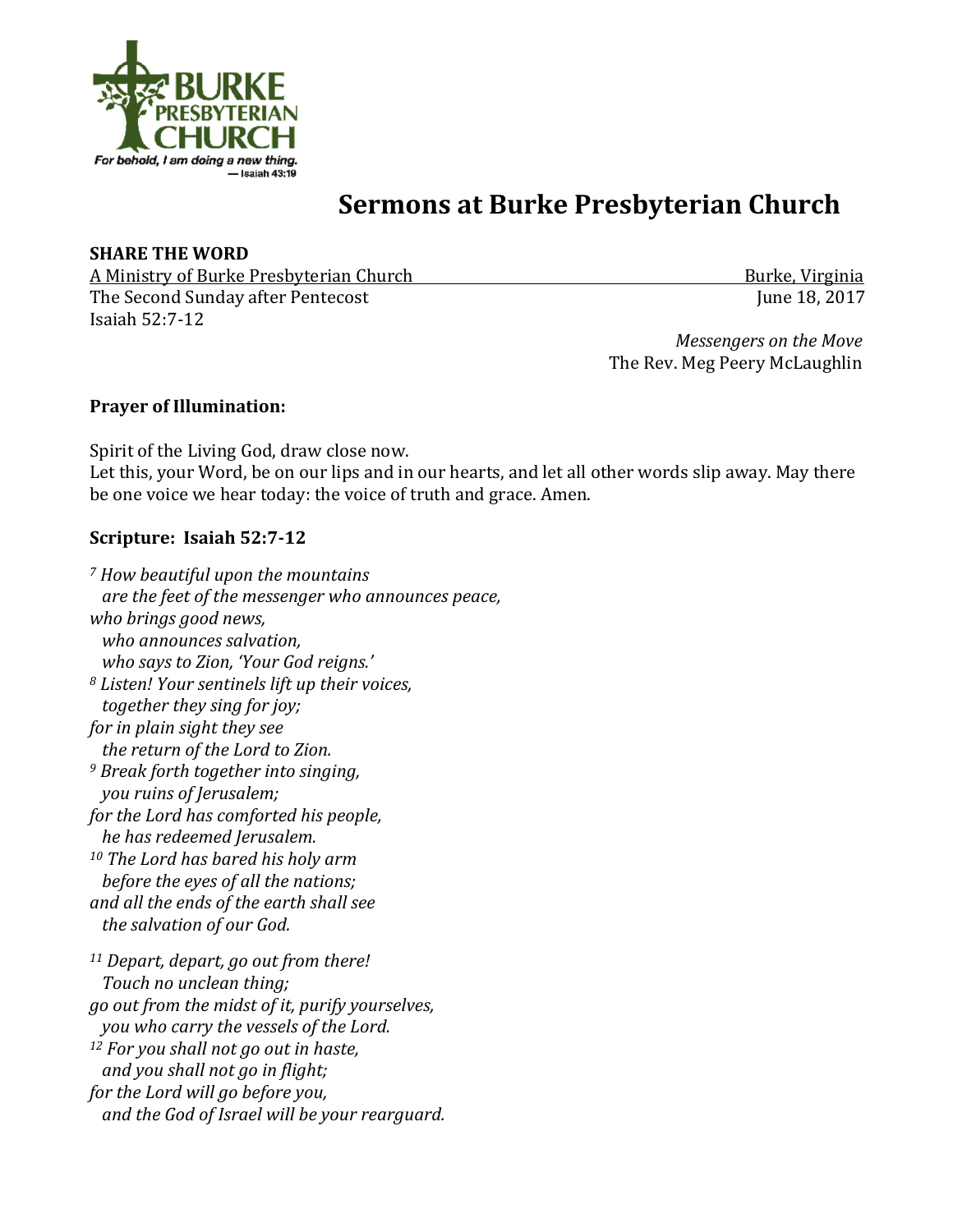This is the Word of the Lord. **Thanks be to God.** 

### **Sermon:**

This week, after some incident in our home---(there are many). our dear Naomi was sitting under the dining room table in a huff. "I don't like consequences" she said.

I was trying to hold my ground, but man, do I agree with her. Consequences are painful.

They are the background of our reading today. God's people, Israel, are enduring the fall out of their actions. Instead of worshiping God, the people of Israel worshipped other things: security and comfort, image and power.

And their promised land, their sacred home, was ransacked and conquered. This time in their history is often called the Babylonian Exile.

The prophet Isaiah has a lot to say about that, and in this part, we get to hear this awesome poem that proclaims that God's people are going to get a second chance; they are going to get a homecoming: a new day is dawning.

It isn't surprising that the one who brings this message of grace, the one who carries forth this announcement of their salvation, is such a welcomed sight. How beautiful are the feet of the messenger who bring good tidings of peace.

Indeed. Handel's *Messiah* turns that line into a beautiful soprano solo. Mendelsohn has turned it into piece of music as well. It's no wonder such a line has become art. For a glowy, swelling song, matches the feeling of finally seeing relief crest a hill.

I remember Burke's former Associate pastor, Maryann, making a comment to me once when I was struggling as a solo parent to all three, waiting for Jarrett to return from Kenya or Montreat or somewhere.

Look to the East! she said.

It was a reference to the Lord of the Rings trilogy,

when Helm's Deep is in deep trouble,

and at dawn on the  $5<sup>th</sup>$  day of their version of exile,

Gandalf crests the mountain, staff in hand.

His white horse rises up on its hind legs against the sunrise.

How beautiful are the feet of the messengers who bring words of peace.

How beautiful are the feet of the messengers who make it so we can breathe again.

How beautiful are the feet of the messengers who coax us out from under the table, assuring us that we will not have to bear our much deserved consequences forever. How beautiful the feet.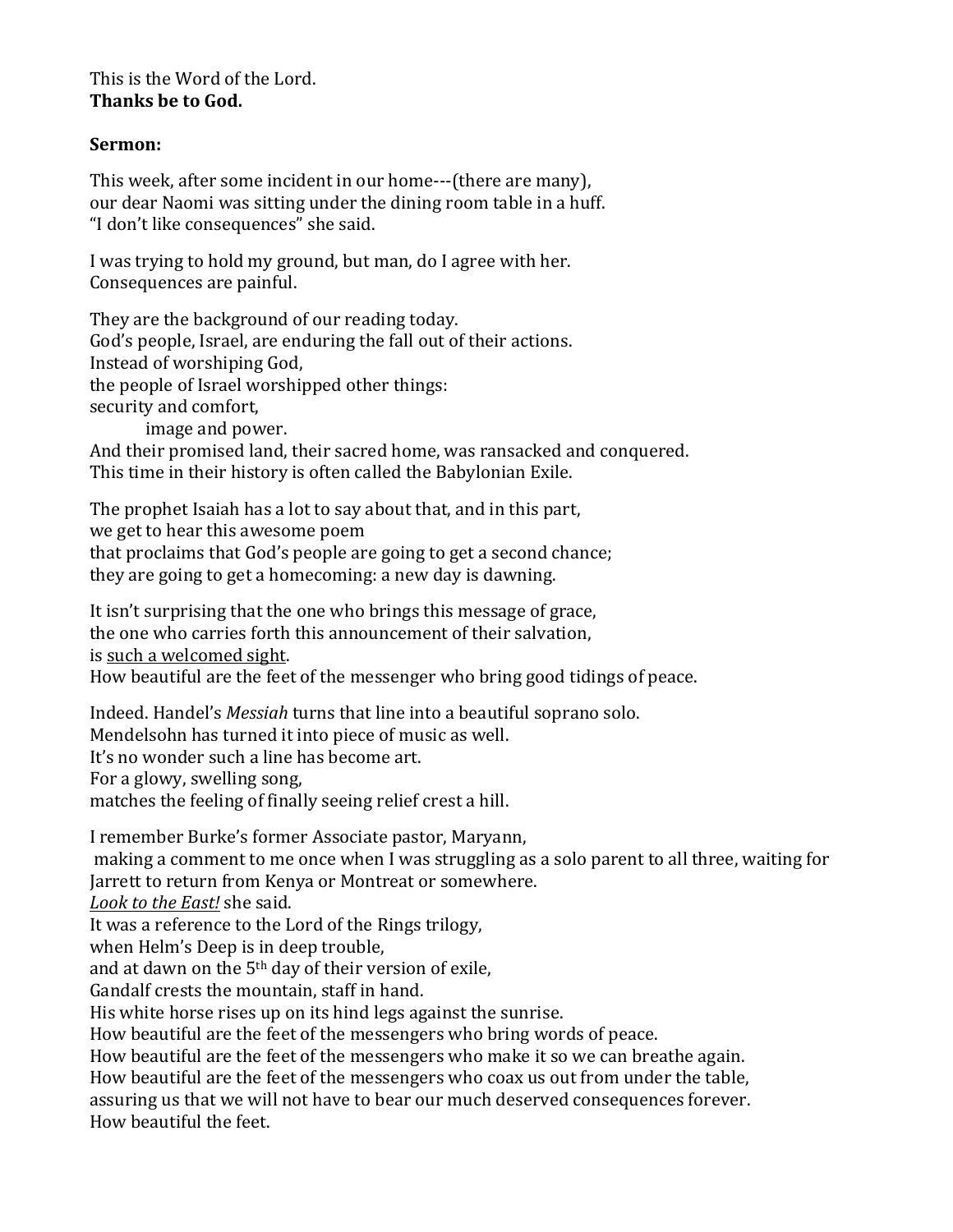This week I took a young candidate for ordination out for a meal. I'm his shepherd in this process and we were touching base about his calling. He is a  $3^{\text{rd}}$ . Billy Kluttz the  $3^{\text{rd}}$ . The first Billy Kluttz is in his nineties. And Billy the  $3^{\text{rd}}$  is the only one with the name who is not working in the family lumber business. Billy is headed home this weekend to spend time with his family and I asked what they would do. He smiled a shy smile. And said, "Well, our whole family will be getting a pedicure at Southpark Mall."

He explained. His grandfather can't reach his feet anymore. And his grandmother can't see well enough to help her husband clip his toenails. So, finally convinced he needs help, he relented. Embarrassed, the grandfather will only go to a salon one town over and only if his family will sit in the front chairs so no one will recognize him. So this weekend, three generations of Kluttzes: two lumber men and one would-be preacher, will be having their callouses scrubbed, their nails shaped, their cuticles softened, their toes moisturized and massaged.

How beautiful are the feet! I can see Jarrett squirming in his seat right now. There would be no way in God's green earth that he would sit for a pedicure. Too sensitive. Did you know that not only are a quarter of the bones in our body in our feet, but our feet have 8000 nerve endings?

But here's the thing. Isaiah claims the beauty of feet, not because of some fetish, or because of the state of your foot care, but because of who they carry.

How beautiful are the feet that carry messengers, how beautiful are the hammer-toed, bunion covered, plantar fasciitis ridden feet that bear the *messengers, the people* who announce peace, who bring good news, who say 'Your God reigns.'

Your God reigns.

Not your captors where you sit in exile.

Your God reigns.

Not your guilt over your poor choices.

Your God reigns.

Your hopelessness over the state of the nation does not.

Your God reigns.

Even when apathy seems to be the far more practical choice.

Your God reigns.

Rather than your grief over all you've lost. Though your fear for the future tries it's damnedest, Your God reigns.

The message that those feet carry is not trivial, but vital. A saving word. One I know I need. I think we all do.

And how does Isaiah have the confidence to say this? He says, it's because of what God has done in the past, and so we can be sure about what God will do in the future. And Isaiah says: the Lord has comforted his people, God has redeemed them. The Lord has bared his holy arm, the prophet says.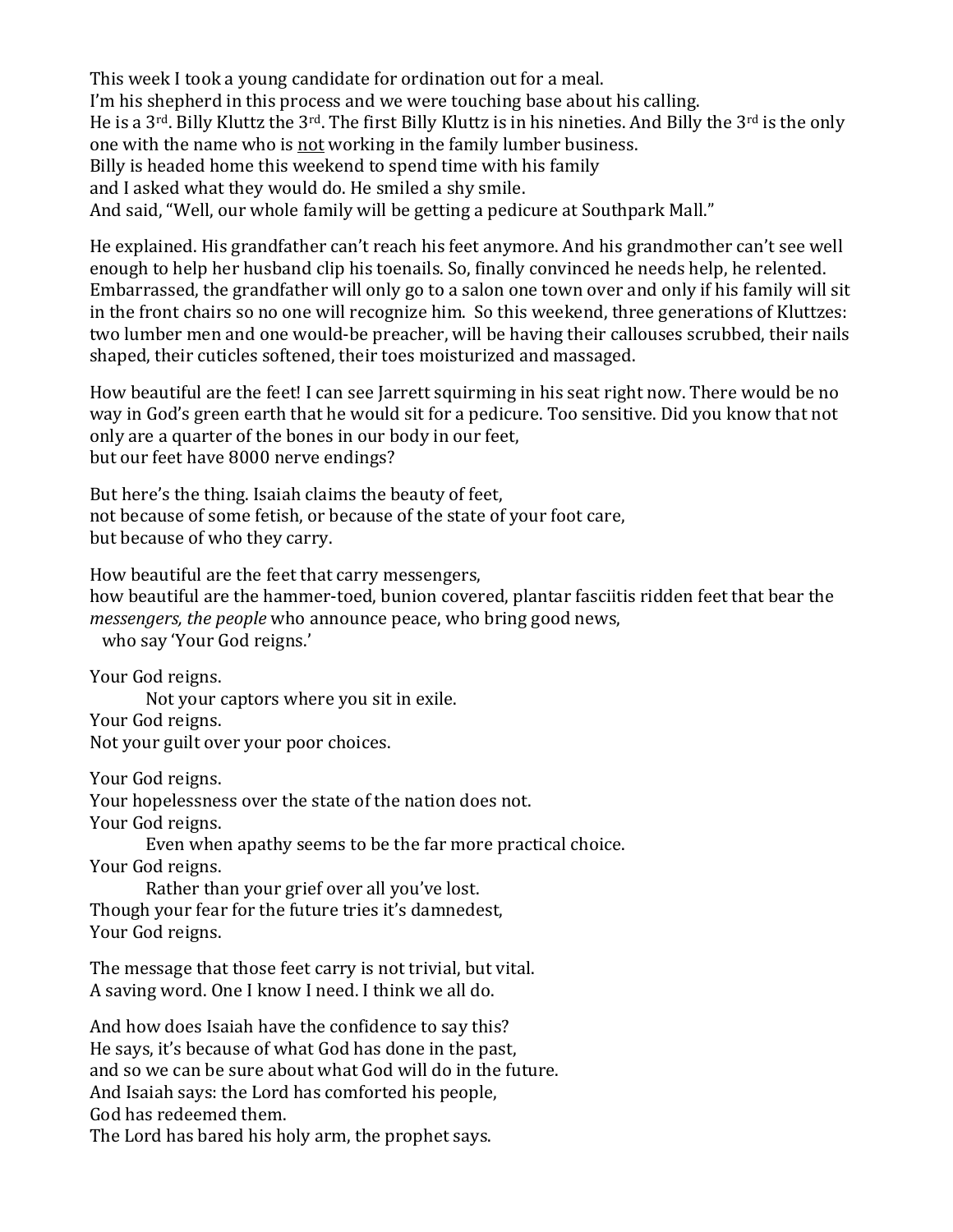I want to stay with that phrase a moment. The Lord has bared his holy arm.

I can tell you this week, I wanted God to bare his arm again. This week I wanted God to show me muscle. To smash down the gun violence this week that rattled the bipartisan ball practice in our back vard, and a Chicago school yard where a seven year old was having a class picnic, a San Francisco UPS facility where people were trying to earn a living.

This week, I can tell you how much I wanted God to bare his arm, show me muscle and push back the consistent persistent racial tension we carry in us. The verdict on Philando Castile's death, the name calling from Bill Maher, the hate crimes that dot the nation like a pox, and the slow simmer of mistrust and misunderstanding that poisons us all.

This week, I can tell you how much I wanted God to bare his arm, show me muscle, and throw a block for the people I know, the people I love who face unemployment, try to dig out from depression, who have fractured families or overwhelming diagnoses.

That's how I want God to reign. To get forceful. To flex.

But God's reign is different from the reigns we know. God's ways are not our ways.

When the text says God bears his arm. The Hebrew verb there is literally strip off. So you can read it more like, God rolls up her sleeves.

And I don't know about you, but the last time I rolled up my sleeves, was to fish a stuffed animal out of a messy creek bed at the playground.

We roll up our sleeves, when we are about to get dirty. When we've decided not to stay by the sidelines, but to get in there, no matter the cost.

Like Crystal Griner and David Bailey who responded to the baseball shooting. Like the protestors who held signs in the Minnesota streets when the verdict on Castile came down, signs that simply said: "This hurts."

Like the friends who sit with the sick and discouraged,

and maybe rage with them, or maybe cry with them, but never ever leave them.

God is like that. God always has been.

God is the one who gets down in the mess of life and doesn't avoid, no matter how painful life is. God doesn't mimic our normal way of fixing things with force and violence, but rather, God rolls up God's sleeves. God bares his holy arm.